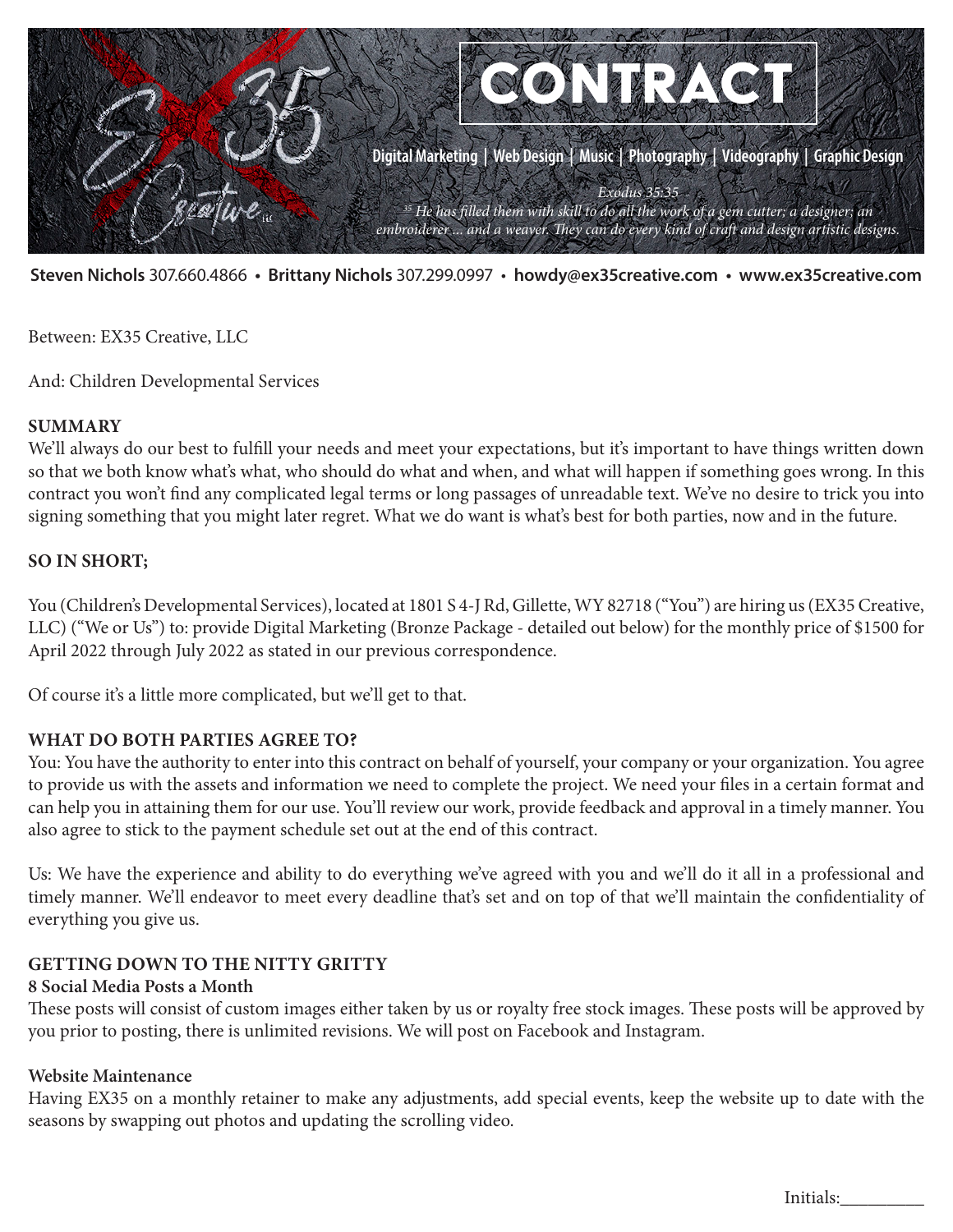# **EX1000 Package**

SEO Foundations - 3 URLs / 5 Anchors per URL Guest Post - 30+ Domain Authority Site Links with 1,000 words Blogger - 1 Article with 1,000 words to be approved by you

### **Legal stuff**

We'll carry out our work in accordance with good industry practice and at the standard expected from a suitably qualified person with relevant experience. That said, we can't guarantee that our work will be error-free and so we can't be liable to you or any third-party for damages, including lost profits, lost savings or other incidental, consequential or special damages, even if you've advised us of them.

Your liability to us will also be limited to the amount of fees payable under this contract and you won't be liable to us or any third-party for damages, including lost profits, lost savings or other incidental, consequential or special damages, even if we've advised you of them.

Finally, if any provision of this contract shall be unlawful, void, or for any reason unenforceable, then that provision shall be deemed servable from this contract and shall not affect the validity and enforceability of any remaining provisions.

*Phew.*

# **Intellectual property rights**

Just to be clear, "Intellectual property rights" means all patents, rights to inventions, copyright (including rights in software) and related rights, trademarks, service marks, get up and trade names, internet domain names, rights to goodwill or to sue for passing off, rights in designs, database rights, rights in confidential information (including know-how) and any other intellectual property rights, in each case whether registered or unregistered and including all applications (or rights to apply) for, and renewals or extensions of, such rights and all similar or equivalent rights or forms of protection which subsist or shall subsist now or in the future in any part of the world.

# *Blimey.*

First, you guarantee that all elements of text, images or other artwork you provide are either owned by your good selves, or that you've permission to use them. When you provide text, images or other artwork to us, you agree to protect us from any claim by a third party that we're using their intellectual property.

We guarantee that all elements of the work we deliver to you are either owned by us or we've obtained permission to provide them to you. When we provide text, images or other artwork to you, we agree to protect you from any claim by a third party that you're using their intellectual property. Provided you've paid for the work and that this contract hasn't been terminated, we'll assign all intellectual property rights to you as follows:

We'll own any intellectual property rights we've developed prior to, or developed separately from this project and not paid for by you. We'll own the unique combination of these elements that constitutes a complete design and we'll license its use to you, exclusively and in perpetuity for this project only, unless we agree otherwise.

# **Displaying our work**

We love to show off our work, so we reserve the right to display all aspects of our creative work, including sketches, workin-progress designs and the completed project on our portfolio and in articles on websites, in magazine articles and in books. No faces of clients will be shown unless we have written consent from you via email or text message.

Initials: